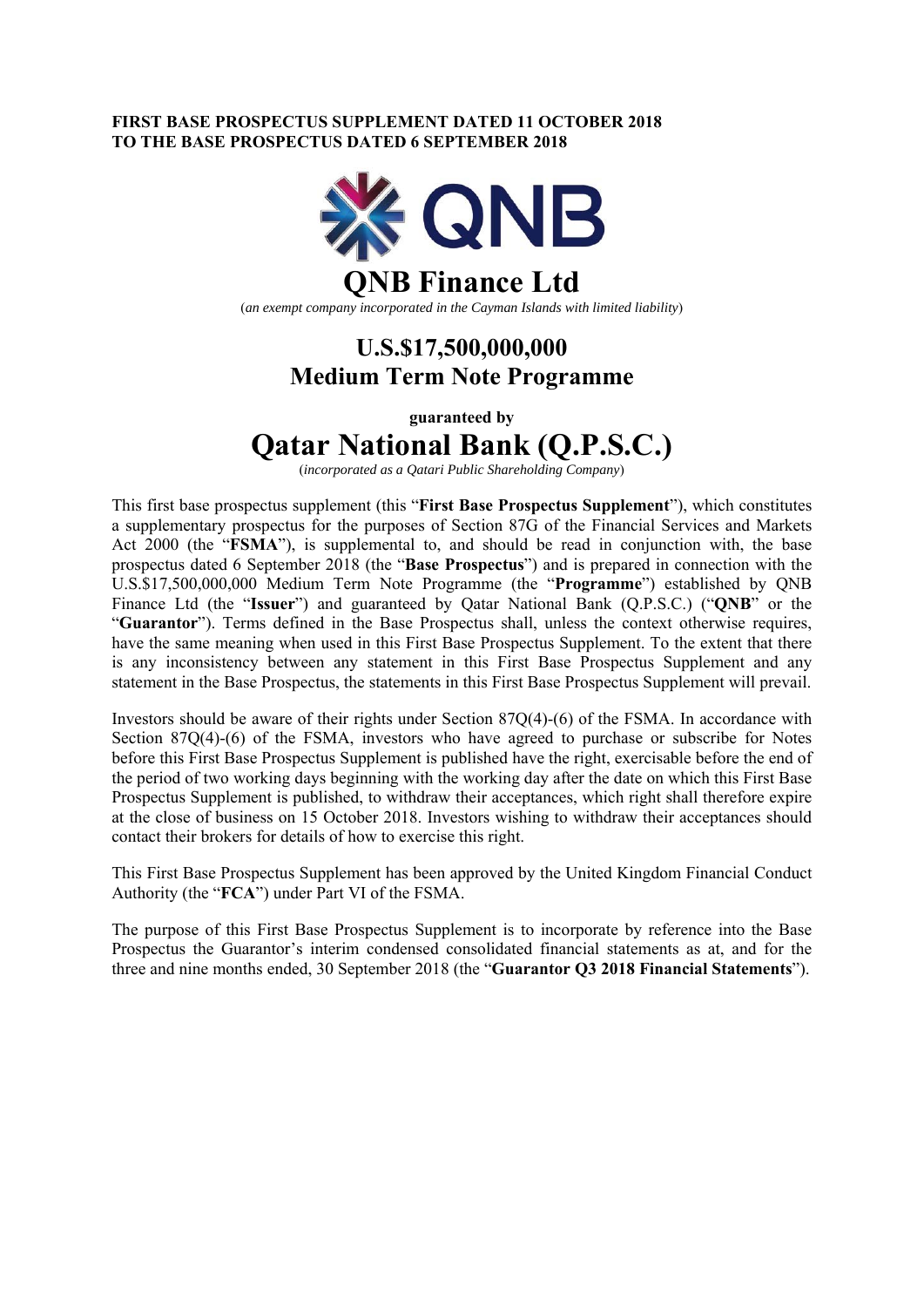### **IMPORTANT NOTICES**

The Issuer and the Guarantor each accept responsibility for the information contained in this First Base Prospectus Supplement. To the best of the knowledge and belief of the Issuer and the Guarantor (each having taken all reasonable care to ensure that such is the case) the information contained in this First Base Prospectus Supplement is in accordance with the facts and does not omit anything likely to affect the import of such information.

To the extent that there is any inconsistency between any statement in or incorporated by reference into the Base Prospectus by this First Base Prospectus Supplement and any other statement in or incorporated by reference in the Base Prospectus, the statements in or incorporated by reference into the Base Prospectus by this First Base Prospectus Supplement will prevail.

Save as disclosed in this First Base Prospectus Supplement or in any document incorporated by reference in this First Base Prospectus Supplement, no other significant new factor, material mistake or inaccuracy relating to information included in the Base Prospectus has arisen or been noted, as the case may be, since the publication of the Base Prospectus.

The web links included in this First Base Prospectus Supplement are included for information purposes only and the websites and their content are not incorporated into, and do not form part of, this First Base Prospectus Supplement or the Base Prospectus.